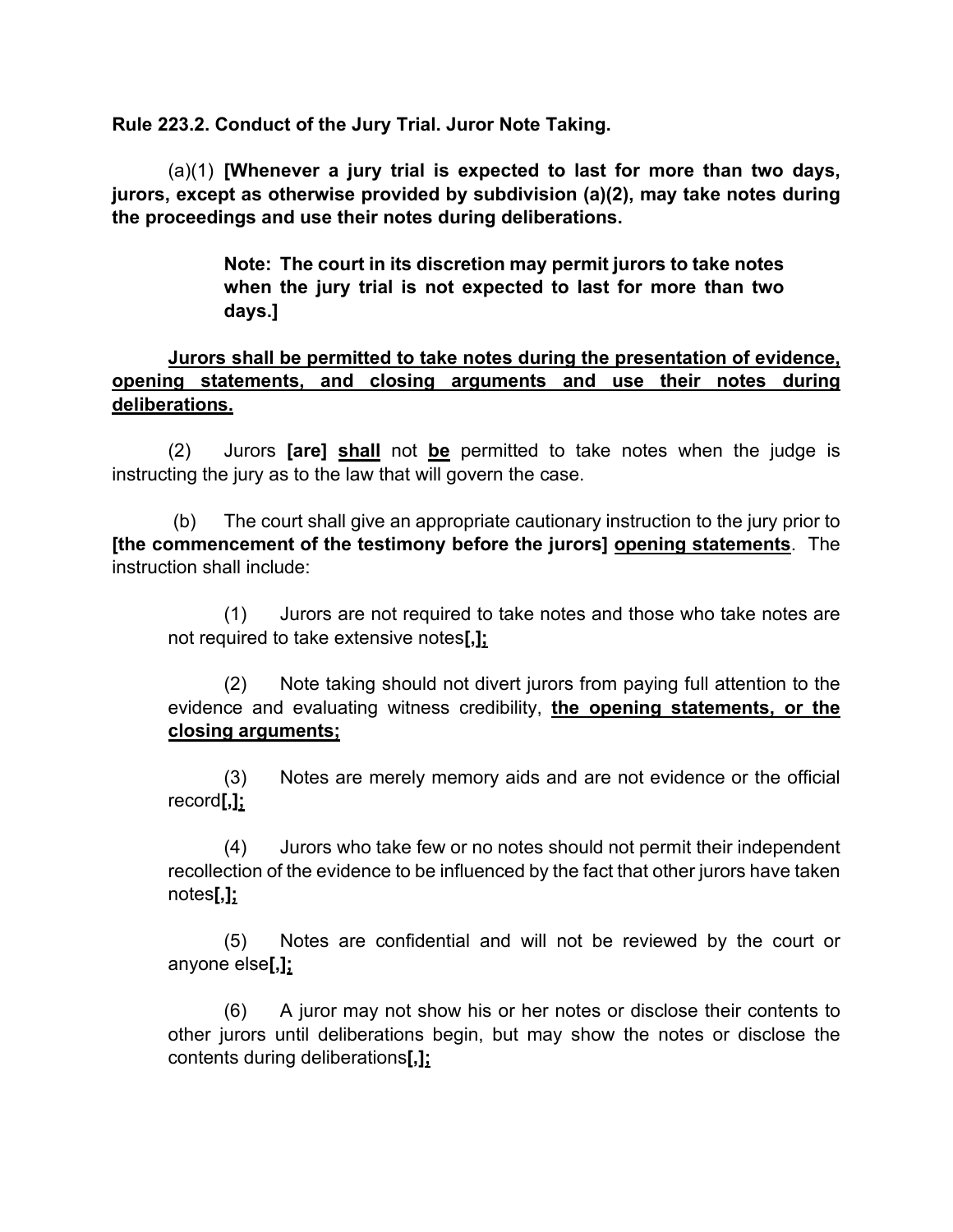(7) Jurors shall not take their notes out of the courtroom except to use their notes during deliberations**[,];** and

(8) All juror notes will be collected after the trial is over and immediately destroyed.

Note: It is recommended that the trial judge instruct the jurors along the following lines:

> We will distribute notepads and pens to each of you in the event you wish to take notes during the trial. You are under no obligation to take notes and those who take notes are not required to take extensive notes.

> Remember that one of your responsibilities as a juror is to observe the demeanor of witnesses to help you assess their credibility. If you do take notes, do not become so involved with note taking that it interferes with your ability to observe a witness or distracts you from hearing other answers being given by the witness.

> **You may also take notes while the attorneys' present their opening statements and when they will make their closing arguments about the evidence at the end of the trial. Again, if you do take notes, do not become so involved with note taking that it distracts from paying attention to the remainder of the opening statement or hearing all of the closing argument.**

> Your notes may help you refresh your recollection of the **[testimony] evidence as well as the attorneys' opening statements or their closing arguments. [and] Your notes** should be treated as a supplement to, rather than a substitute for, your memory. Your notes are only to be used by you as memory aids and are not evidence or the official record.

> Those of you who do not take notes should not permit your independent recollection of the evidence to be influenced by the fact that other jurors have taken notes. It is just as easy to write something down incorrectly as it is to remember it incorrectly and your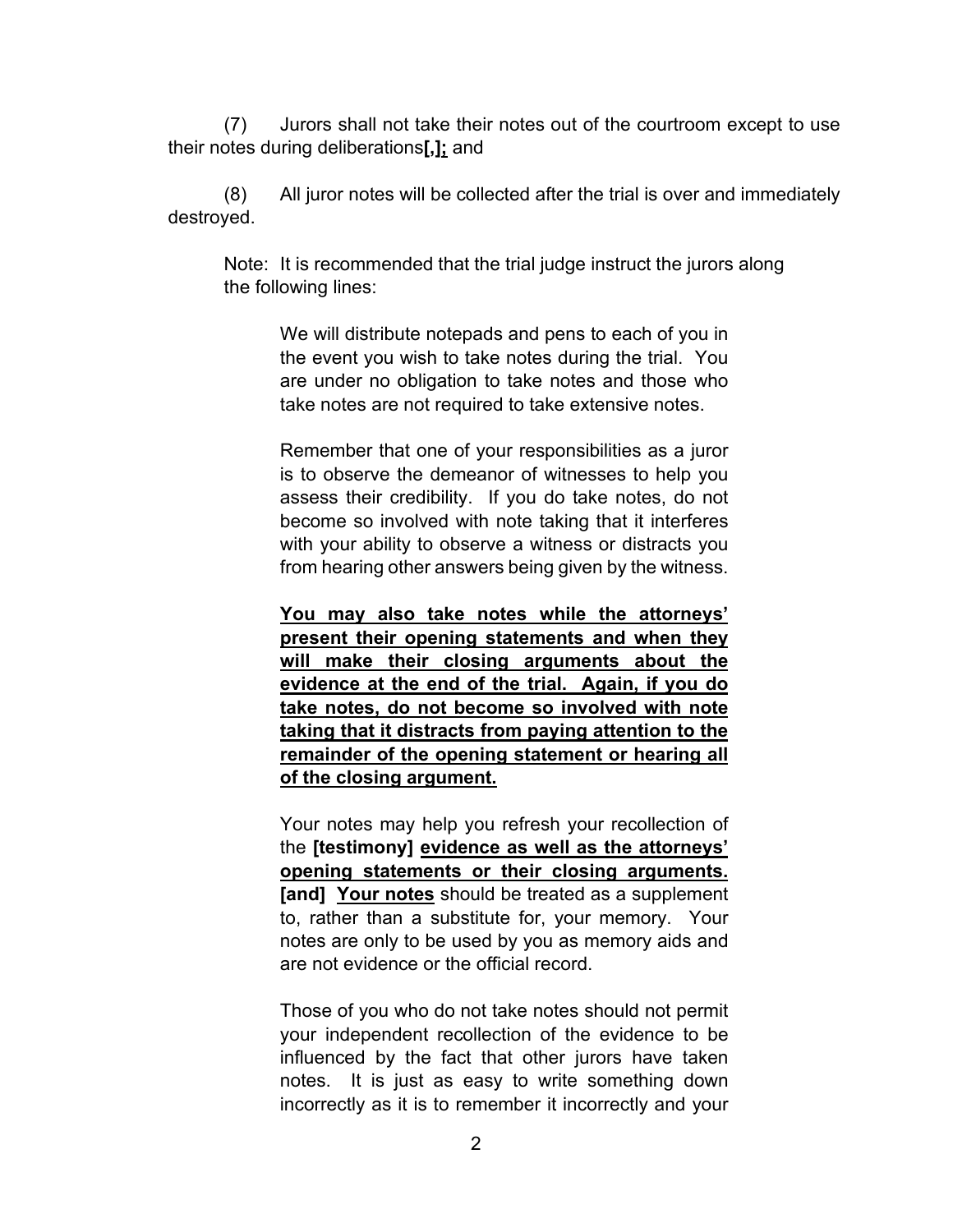fellow jurors' notes are entitled to no greater weight than each juror's independent memory. Although you may refer to your notes during deliberations, give no more or no less weight to the view of a fellow juror just because that juror did or did not take notes.

Each time that we adjourn, your notes will be collected and secured by court staff. Jurors shall not take their notes out of the courtroom except to use their notes during deliberations.

A juror may not show his or her notes or disclose their contents to other jurors until deliberations begin, but may show the notes or disclose their contents during deliberations. The only notes you may use during the deliberations are the notes you write in the courtroom during the proceedings on the materials distributed by the court staff.

Your notes are completely confidential and will not be reviewed by the court or anyone else. After the trial is over, your notes will be collected by court personnel and immediately destroyed.

(c) The court shall

(1) provide materials suitable for note taking,

Note: The materials provided by the court are the only materials that jurors may use for note taking.

(2) safeguard all juror notes at each recess and at the end of each trial day, and

(3) collect all juror notes as soon as the jury is dismissed and, without inspection, immediately destroy them.

(d)(1) Neither the court nor counsel may (i) request or suggest that jurors take notes, (ii) comment on their note taking, or (iii) attempt to read any notes.

 (2) Juror notes may not be used by any party to the litigation as a basis for a request for a new trial.